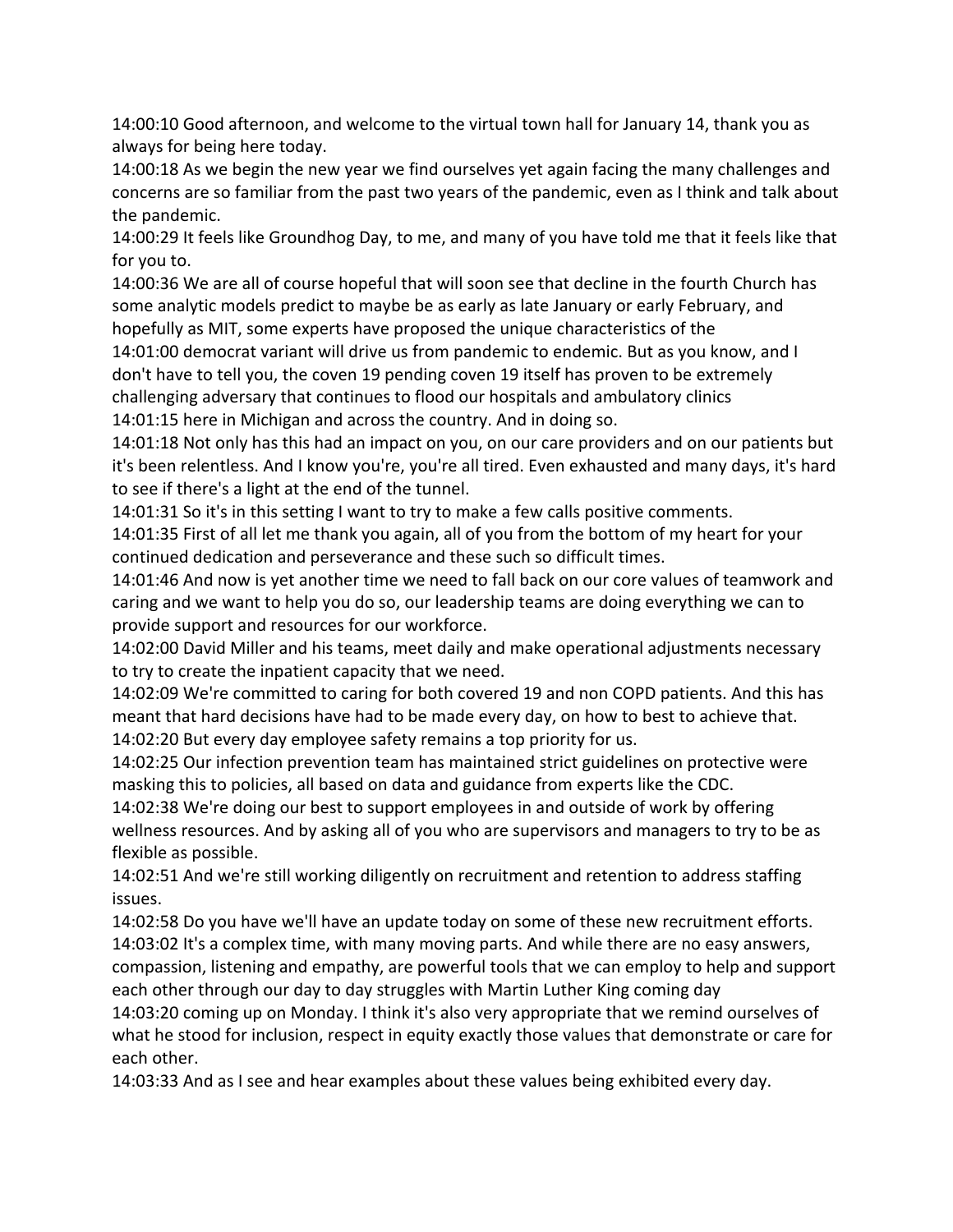14:03:39 I know that you many and all of you are thinking along the same lines. So thank you for your continued dedication and for your compassion, and for your grace as we enter another year with pandemic related challenges.

14:03:54 Today's Town Hall is a pretty packed agenda, it will include information about our current operations, but testing options, HR updates nursing updates and there'll be time for Q amp a is always so please submit your question in the chat questions in the

14:04:07 the chat box. After the speakers have presented their updates. Now I'll turn it over to you and human health President David Miller.

14:04:16 Thank you Dr Rhonda, and good afternoon.

14:04:19 I also want to start with a message of sincere gratitude to all of our team members for your continued commitment to caring for our patients, and to each other during these most challenging times.

14:04:34 As Dr rocky mentioned we are all tired of not exhausted. But every day I see the commitment of our teams to solve problems together to ensure safe and high quality care for our patients.

14:04:47 And to lift each other up. Even under the most difficult of circumstances, so thank you for the next slide please.

14:04:57 At the beginning of every coven 19 update we really reiterate our principles because these are the guidelines against which our decisions are made.

14:05:07 Patient employee safety are paramount.

14:05:10 The continued need to balance the needs of patients with coven and patients with other conditions and efforts to maintain our commitment to citizens of the state of the next slide please.

14:05:21 What we've seen with the American pandemic is yet another rise in both the number of cases, a number of hospitalizations, the data and in this slide illustrate that we set another record for in patient hospitalizations in the state of Michigan.

14:05:38 On January 11 at 4728 hospitalizations, notably the rate of rice is slowed in the last few days, especially in Southeast Michigan offering some cautious optimism, although more time is needed to determine whether this reflects a consistent trend across

14:05:56 the state new admissions continue to rise on a daily basis, drive the next slide please. 14:06:06 One additional aspect of the Amazon search has been the increasing number of hospitalization among pediatric patients.

14:06:12 In fact, on January 5 pediatric hospitalizations reached a new record for the pandemic. 14:06:19 This increase was predominantly in our geographic region or two of the state's largest children's hospitals are located, have the next slide please.

14:06:29 Currently, as of this morning.

14:06:43 There are 117 patients who tested positive for covert in the adult hospitals, including 21 in the ICU.

14:06:43 And in children women's 25 total patients positive with five in the ICU for the next slide please.

14:06:45 In the next several slides, I'm going to talk about some of the adjustments our teams are making every day to help us achieve the goals reflected in our principles, including the balancing care of patients with coven and patients with other conditions,

14:07:00 ensuring the safety of our patients in the safety of our teams.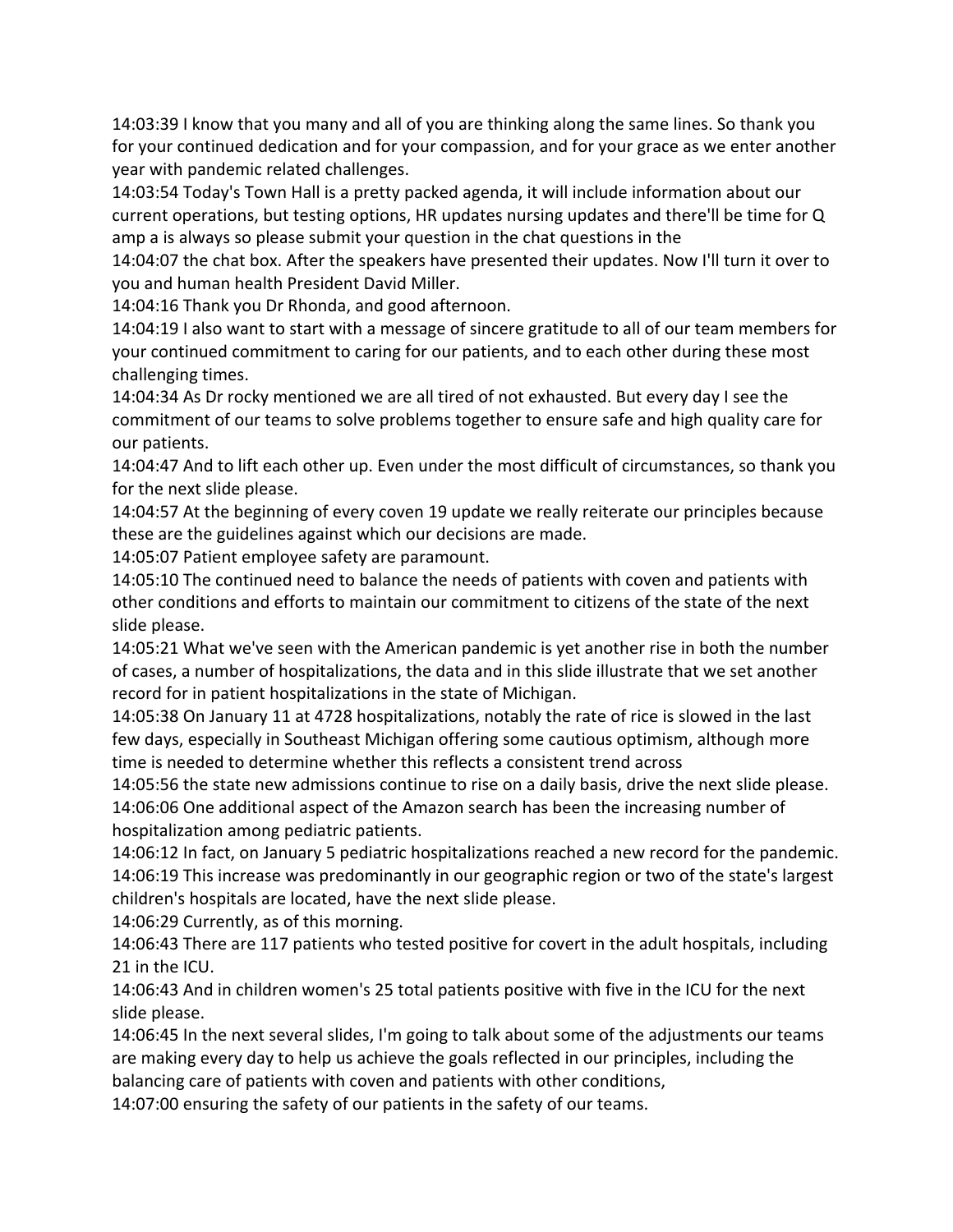14:07:04 I'm going to try to do this by putting these activities in the framing of our core values. This is a slide we've seen many times, it reflects our response to an increasing coven census. 14:07:17 Moving from less than 10 patients in the ICU to more than 30 patients in the ICU, and it reflects a number of changes that are hard in terms of their impact on our teams and the impact on our patients.

14:07:28 These include reducing scheduled surgical activity, reducing the number of transfers that we're accepting from outside hospitals, creating more space for patients in need of higher levels of moderate care and creating additional ICU capacity and transitioning

14:07:46 patient populations from one unit to another.

14:07:50 What this figure illustrates that is at its heart is incredible teamwork.

14:07:55 Teamwork across disciplines.

14:07:57 Teamwork across units.

14:08:00 Teamwork to support each other with very difficult decisions that are made every day and teamwork to allow us to reach our principles so we are currently in the midst of another surge the changes that have occurred in both the adult and pediatric and

14:08:13 patient hospitals are consistent.

14:08:15 We're having to accept fewer transfers than usual, or surgical activity is reduced in the adult hospitals at about 80% of baseline.

14:08:24 And we're continuing to create more capacity to care for patients with coven and patients with other conditions.

14:08:31 I want to extend my gratitude for the extraordinary teamwork that's supporting this across the organization to have the next slide please.

14:08:42 At the same time. Another unique feature of the Yama concert has about its impact on our teams as earlier today more than 900 employees in the health system and more than 1100 across both the health system in the medical school have tested positive for

14:08:59 This has had such a big impact on our teams personally and professionally at work and at home, and our ability to continue to balance access to care.

14:09:10 To ensure safety for our patients and for our team members, has been based on an incredible and inclusive planning process.

14:09:19 The slide I share here reflects some of the work being done in our ambulatory care settings.

14:09:24 We are a tear based system has been implemented to make adjustments that allow, not only preservation of access, but also safety for patients and for our staff.

14:09:34 So in tier one. What we're seeing is movement of team members from one clinic to another, to support the needs of patients, where the, where the number of appointments is higher in a given day.

14:09:46 We're also seeing transitions of some visits from inpatient to virtual and settings where we have reduced staffing to allow and maintain access in a safe care environment. 14:09:56 We've also had to see in some circumstances reductions in hours to ensure that we have the right levels of staffing to ensure ensure positive care, but all of these changes have been done through communication and collaboration across all aspects of our

14:10:11 ambulatory care and across team members from our frontline workers in the clinics to executive leaders, truly an inclusive planning process to support staffing access and safety, reflecting our guiding principles throughout the pandemic.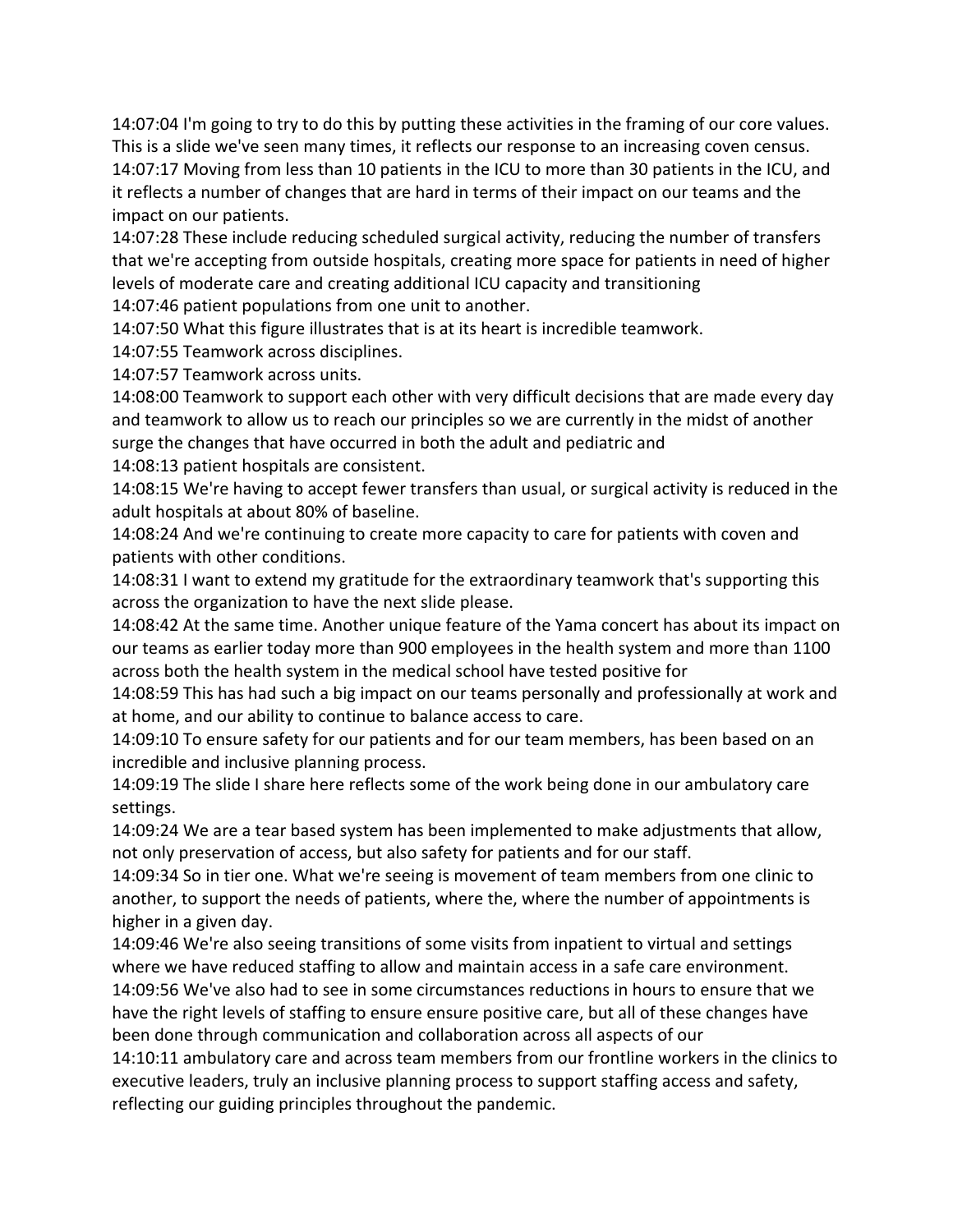14:10:37 I've the next slide please.

14:10:30 We've also seen innovation.

14:10:33 One of our core values of innovation, and we've seen this in so many ways to support our efforts to stay within our principles throughout the pandemic.

14:10:42 We've talked in prior town halls about our care at home program, which continues to care for patients with covert and patients with other conditions in their own home in a safe fashion with an outstanding patient experience, but we've seen even more innovations,

14:10:56 we've discussed the, the coven care, Cali Connect program where we're reaching out to other health systems across the state to offer expertise and critical care, given the impact of the pandemic and our ability to accept transfers, and more recently we've

14:11:11 seen innovations in our ambulatory care, the creation of rapid access to help reduce crowding in the emergency department with a clinic call first model, encouraging our patients to call ambulatory care before presenting to the emergency department and

14:11:26 creating more access for rapid follow up for patients who are discharged from the emergency room to try to avoid returns to the emergency department and maintain capacity in the hospitals, we've increased our on demand virtual care services, allowing

14:11:40 patients calling for evaluation greater access to care. All of these increasing availability to both urgent care and responses for symptom management, truly innovations to support access and capacity.

14:11:55 Because I have the next slide please.

14:11:57 And throughout this has been our core value of caring.

14:12:02 As I mentioned, every day, as we see each other in the, in the hallways and the units in the clinics in the labs in the classrooms.

14:12:12 Coming Together with our value of caring to support our patients and each other through these extraordinarily difficult times.

14:12:17 This is Michigan medicine at its best.

14:12:20 Thank you again. And I will now transition to Dr. Emily Stoneman.

14:12:30 Good afternoon, everyone. Thank you Dr. Miller.

14:12:34 I am the medical director of occupational health services. And I'm pleased to join you this afternoon to provide an update on covert 19 booster availability and testing for Michigan medicine workforce members.

14:12:50 Next slide please.

14:12:53 So one of the most frequent questions that we receive in occupational health is who should receive a coven 19 booster when they should get a booster, and which booster they should get.

14:13:08 So I'm providing to you today the most updated recommendations from the CDC and FDA.

14:13:14 So for those of our workforce members who received a. The Pfizer or Madonna vaccine as their primary vaccine series. They should receive a booster five months after completing that primary series, and can receive either Pfizer or Madonna as their booster 14:13:35 for individuals to receive the j&j vaccine.

14:13:39 They should receive a booster two months after getting the jnJ vaccine, and the current preference is to receive either Pfizer or Madonna as the booster.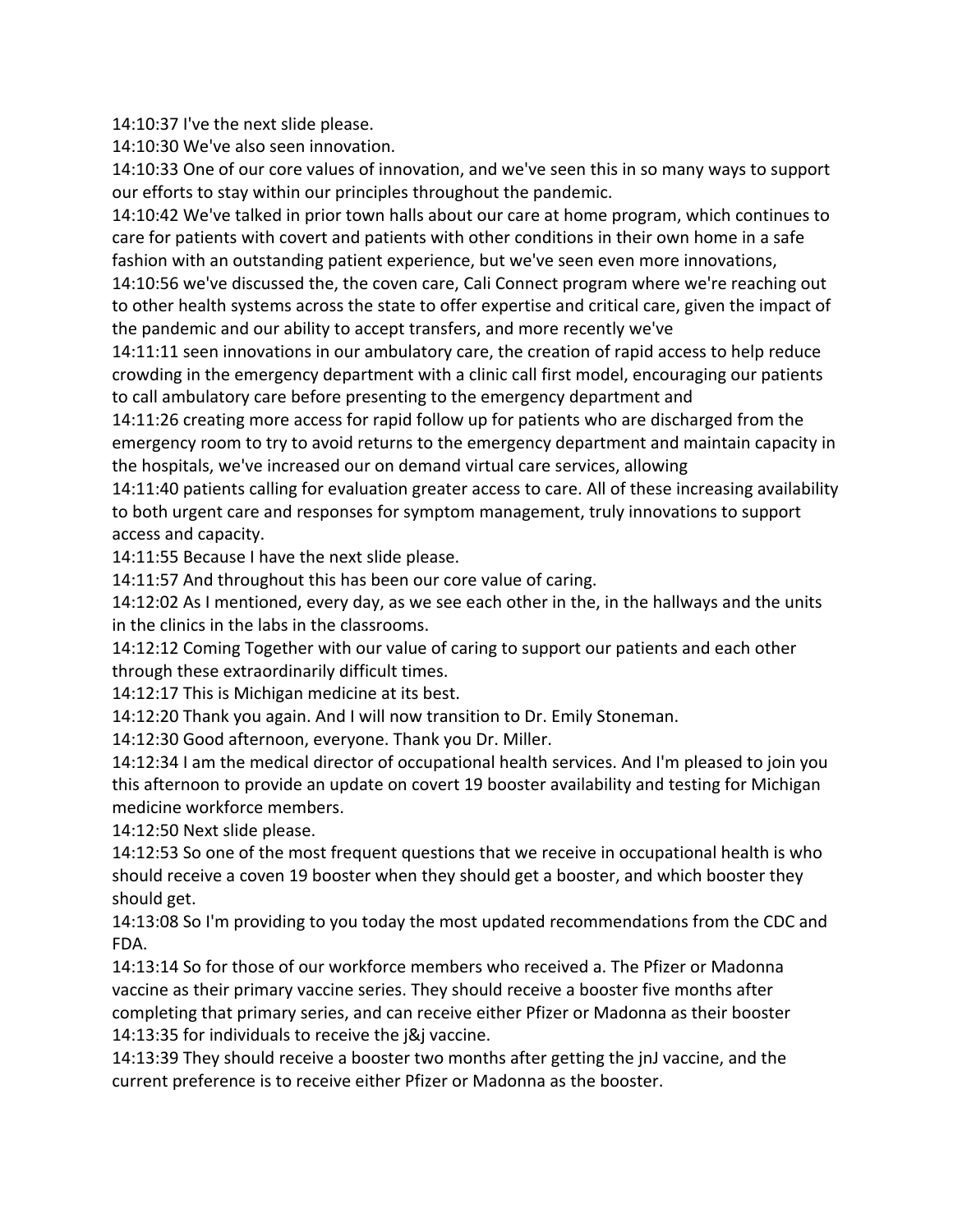14:13:50 It is possible to receive the jnJ vaccine as a booster but this is typically recommended only for those individuals who have a medical country indication to receiving either the Pfizer or murdering a vaccine.

14:14:05 We also have a number of our workforce members who were vaccinated outside of the United States, or receive their initial vaccine series through a clinical trial, and the recommendation for those individuals now is to receive a Pfizer booster at five 14:14:21 months after completing their primary vaccine series.

14:14:26 Another frequent question we receive is for employees who recently tested positive for coven 19.

14:14:34 When they can receive a booster. And typically the recommendation is that as soon as you are eligible to leave isolation and qualify for a booster you can go ahead and get your booster at that time.

14:14:45 Next slide please.

14:14:47 So here's some information about a coven 19 booster availability for our workforce members.

14:14:55 There are a number of different options and boosters are widely available both through university of michigan as well in the, in the community. We have our own stress vaccination clinic at Ford auditorium where we provide the Pfizer vaccine.

14:15:11 There is a signup available on our website.

14:15:14 There are also pop up vaccination clinics, on the um campus as well as our U of M health vaccination clinics, on North Campus Brighton and North Phil information about these options was provided today and the ops message that went out to all employees 14:15:33 boosters are also widely available in the community through our local health departments, as well as retail locations. D hunch who is presenting after me will provide information about the booster mandate, as well as reporting of boosters. 14:15:49 Next slide please.

14:15:52 I would also like to provide an update on coded 19 testing for our workforce members for symptomatic workforce members, the primary mode of testing is through occupational health services in OHS, what we do is we actually perform triage and determine

14:16:14 if testing is appropriate, in which case we would arrange for our employees to be tested at are U of M health coven 19 testing locations that kms Brighton in Livonia.

14:16:24 We have two different test types that we offer which include rapid PCR for our workforce members who have upcoming clinical duties and need to be able to return to work right away.

14:16:33 And we also have a standard PCR with a longer turnaround time for Workforce numbers and other situations, our workforce numbers are also welcome to get tested in the community, using other resources that are available.

14:16:49 And we do accept many different outside test results for asymptomatic workforce members the preference is that they go through the U of M community sampling and tracking program, which is the saliva testing program available at many sites across campus 14:17:07 including in the least Center here at the health system.

14:17:12 This does require pre registration and an appointment for testing. And then of course there are many testing resources available in the community. We do request that any of our employees who test positive for code 19 outside of either occupational health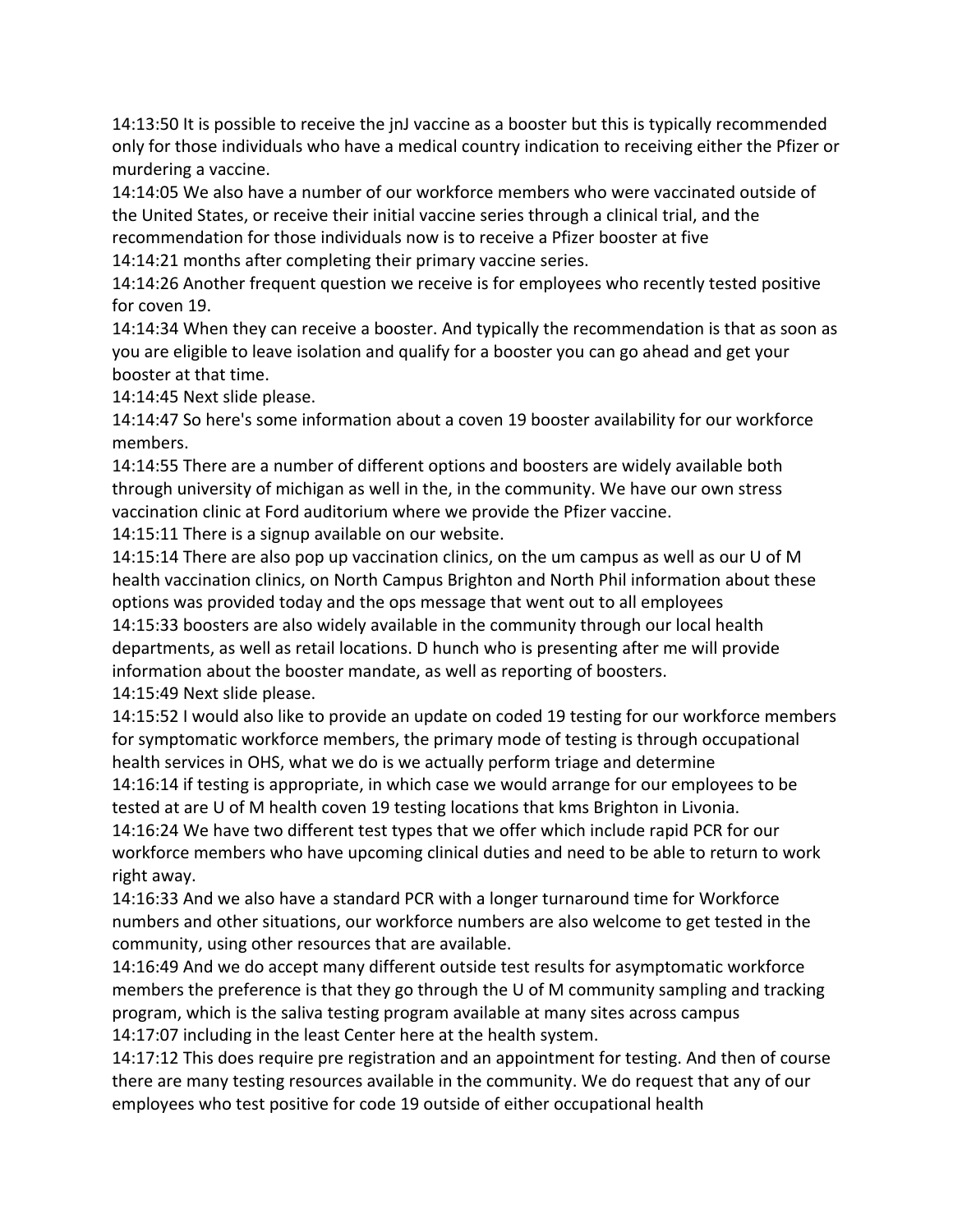14:17:28 or CS GP report those results to us through there, through our website. Next slide please.

14:17:35 So over the past few weeks, we in OHS have taken a number of initiatives to improve access to testing for employees.

14:17:46 The first thing we've done is to increase our staffing to respond to the large volume of phone calls, symptom surveys and emails that we have been receiving during the current search.

14:17:57 We've also worked with our ambulatory care partners and pathology, to increase the number of appointments available for covert 19 testing with an emphasis on increasing access to rapid testing.

14:18:09 We have also developed a virtual care module for symptomatic workforce numbers to schedule testing using the my U of M health patient portal, without needing to contact only chest that module is actually going live today and you should look out for communication 14:18:25 about how to access and use that module that will be the preferred mechanism for employee testing going forward.

14:18:33 And of course we have updated our website, with lots of materials about testing isolation and quarantine guidance. So please go ahead and take a look at those materials as well.

14:18:44 And with that, I will go ahead and pass off to our Chief Human Resources officer, different. Thank you.

14:18:53 Thank you back to Spelman. Good afternoon everyone.

14:18:57 I like to provide a few updates on what's going on in HR, to ensure that you're up to date and aware of all the changes, and all the great work that's occurring.

14:19:09 Next slide.

14:19:11 As that just almonds that I wanted to provide an update on the booster shot mandate. 14:19:18 Reminding individuals that the deadline is February the fourth, and we're

recommending that you make sure that you get your booster if you've already gotten it you can also report it.

14:19:31 This is for all Michigan Madison faculty bargain for staff and all our learners. Again, for self reporting. This is very similar to what you did for the Colbert 19 regular boosters regular shots.

14:19:47 you just go to what we're bringing assets.

14:19:50 And you can report and attach a copy of your card. We are still accepting medical and religious exemptions for those of you who need to submit that you can go to Wolverine access. 14:20:04 Also, and click on the tab there, and submit your request for that.

14:20:13 Next slide please.

14:20:14 With recruitment and retention we continue to do a lot of work around this the weekend close the gap on the various positions that we need to have feel so we continue to invest in our programs, Both talent acquisition and with nurse recruitment are looking 14:20:31 at ways to increase our applicant flow and then the outcome is to increase our hiring.

Um, so that we can provide the necessary help that all of you need in those areas where there are vacancies.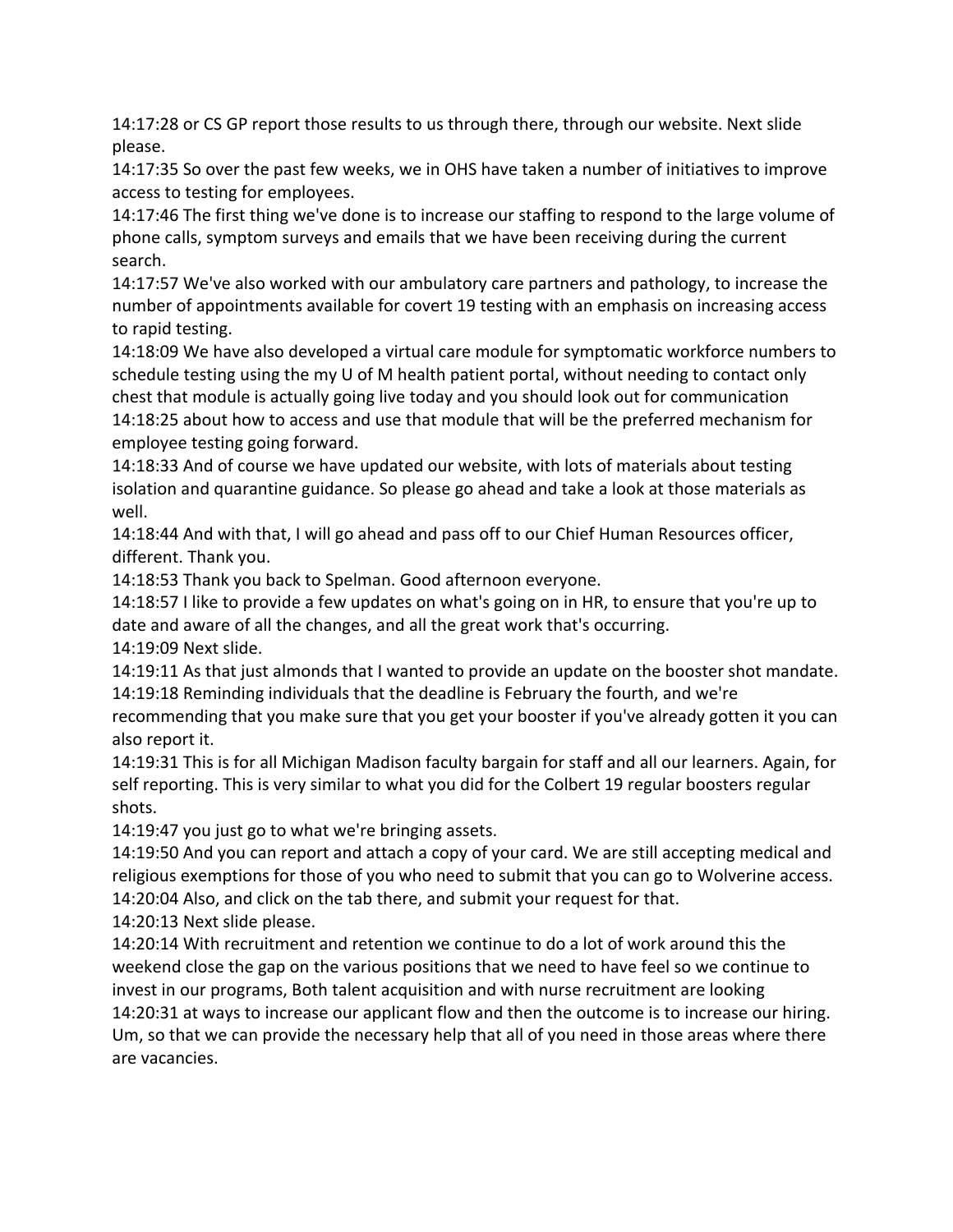14:20:46 So we continue to work through this process. We're partnering with different organizations as you can see here, we are working diligently on sending text blast various different ways.

14:21:00 But then we are expediting how fast we can get some interviewing done for our leaders, whether it's a virtual pre screen, or if it's an in person.

14:21:10 Interview we're trying to move fast as possible for that. And then, not last but one of the things that we continue to offer is fine on bonuses, that's been implemented for various classifications and continue to be available, but those areas you can

14:21:27 always go to our website and see information about or talk to your leader rather about what sign on bonuses are available for folks to refer your families and friends to. 14:21:44 Next slide.

14:21:44 With regards to retention. We continue to do our market labor reviews and adjustments, we're making salary adjustments for identified staff that is falling, a little bit behind.

14:22:00 So we continue to do that because our goal is to keep those employees the great employees that we have here, but then also recruit and fill some of those gaps I just mentioned, we also have an employee referral program where you can invite your family

14:22:16 and friends to come and join us here at Michigan madness.

14:22:19 with those skill sets who's doing that job someplace else. But just want a different place to be. Well, Michigan medicine can be that place and we know.

14:22:43 But after all the best and best of the best and brightest awards we received. We are a great place to work for.

14:22:51 But I also need to inform you that we know that our leaders are working diligently to retain all our employees, and they've submitted reclassification and equity request.

14:23:03 We do have a backlog we are doing a lot of work very fast, but there is a backlog here and we need to be upfront and transparent, that we are moving through those as quickly as we can and we will be in touch with managers and working with managers and

14:23:19 our HR business partners to complete this body of work.

14:23:24 Next slide please.

14:23:28 Here's some great information I like to share with you we have a new recruitment and marketing campaign that just started and I can't thank our department of communications enough for working with us to get through this process.

14:23:44 We have a lot of work ahead of us to get new employees and and we're sure this it's gonna help. So you've heard of Michigan answers and we're talking about our wonderful medical.

14:23:57 I strategies and initiatives and world changing medical surgeries that we've done well now, Michigan, Madison can answer for careers too. So there's a section that you can go through to, and you can click on career section, and you will see some new and

14:24:19 outstanding ads, where we are going to be marketing this campaign internally externally. We're going to be looking at putting it on various social medias, we will have it outside on billboards, you will see it if you're waiting for an appointment.

14:24:38 You'll see it strolling in our various facilities. So we want to let everybody know that Michigan Madison, we're hiring. And if you meet those qualifications in the background that we need, we can hire you, in many different classifications.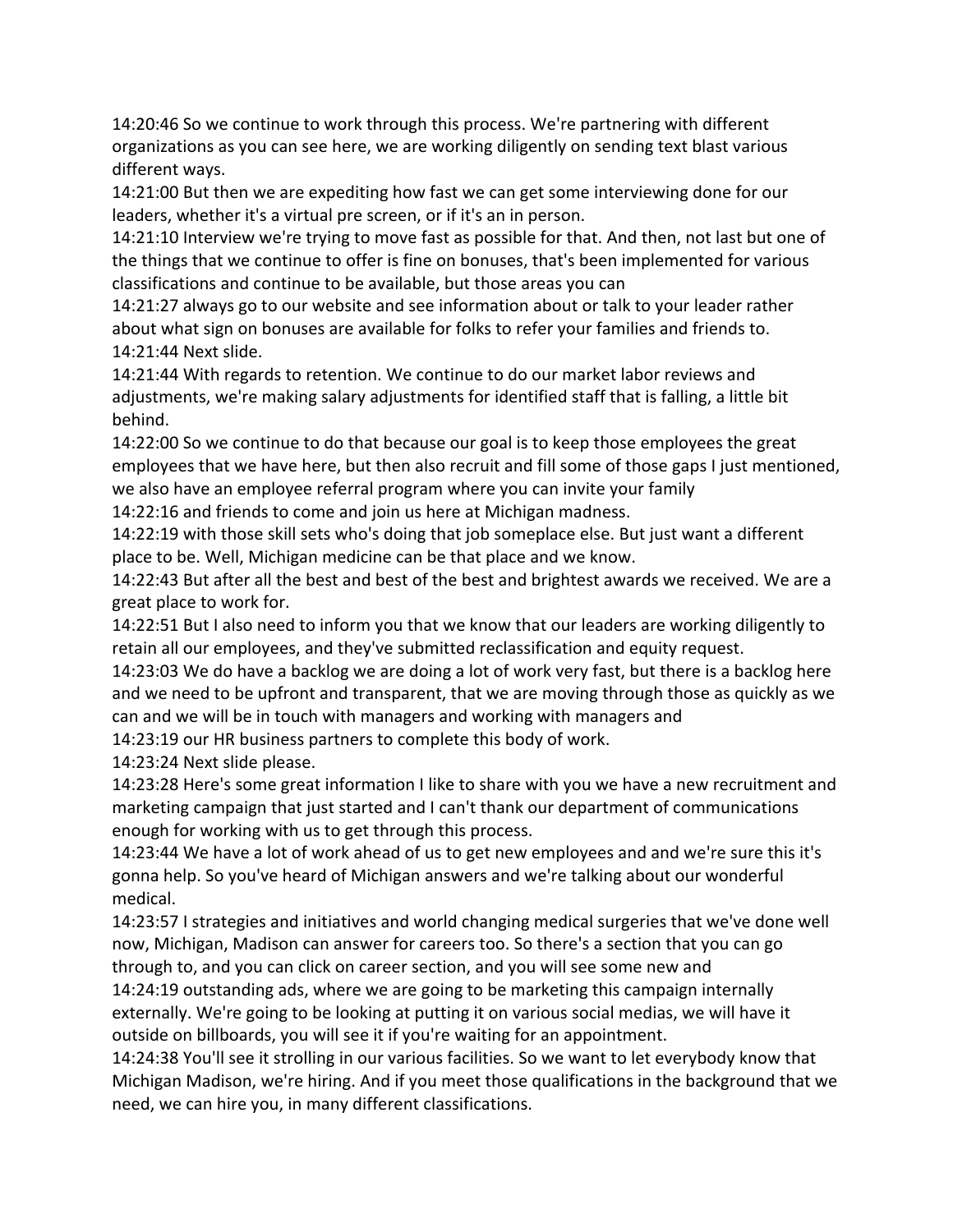14:24:56 So I encourage you to go and check this out. Tell your friends and family about it. You can see the video on, and have lines or Michigan answers that com website.

14:25:10 And I'm sure you're going to enjoy it as much as we do. But the goal is to recruit new talent to help you get through this surge this covert surge that continues to go through our country, and definitely here through Michigan medicine but we thank you

14:25:28 for the work you're doing to maintain and continue to take care of our patients, and also take care of each other. With regards to this campaign I can't thank our department of communications enough, and our shining stars that are representing Michigan 14:25:47 medicine in this campaign. So thank you all.

14:25:51 Next we'll turn this over to Nancy May our Chief Nursing executive or an update on nursing.

14:25:58 Thank you. Thank you.

14:25:59 I am excited for all the work that our HR team is doing and our nurse recruitment team is doing to try to get us back to level staffing in all areas and my presentation today is going to go over where we're at our current state with open positions as

14:26:14 well as well as some cold would call offs and some tactics that we're doing for staffing as well as an overview of magnet. So if I could have the next slide please.

14:26:25 So this is our graph that we use on a weekly basis to take a look at our open positions, and we are really lucky because we have a quick to fill compared to national benchmark of positions that are open.

14:26:41 Currently, we've been running around 382 390 for several months now. We did have a little bit of a spike in November we went up a few more positions open but we have come back down.

14:26:56 The big take home points with this is that we have are aggressively hiring, we have hired 720 FT easier to date. Last year we had 817 and we still have several months left to continue to hire and so I know our nurse recruitment team has just been extremely 14:27:15 busy and diligent to get those applicants in and in front of our nursing clinical directors to get people hired.

14:27:24 We also know that our termination rate is much lower than national average. 14:27:37 Nationally average is going up to about 20% right now, and our turnover rate right now is 7.8%. So I know that we are have some holes in staffing but I think we're in better shape than many, many other organizations.

14:27:46 I know also that we continue to have some internal churning. We have had about 384 employees which is good that they stayed and are still working with us but have moved to other areas within the health system.

14:28:00 So thank you for those of you that are feeling the pinch right now we truly appreciate all that you're doing to fill in gaps and I'll talk a little bit about that on our next slide, you can advance.

14:28:12 So we put together quickly, some heat maps, and we're opening square I don't expect you to be able to read this, but it gives us a visual cue, of how many parents are asked you to prove it how many unlicensed personnel are out to coven, and how many other

14:28:27 nursing staff are out or care team members are out on units that may have that familiar or other reasons to be out, and it's given us the visual cue to focus in on those areas and use some tactics and countermeasures to address some of the workforce challenges.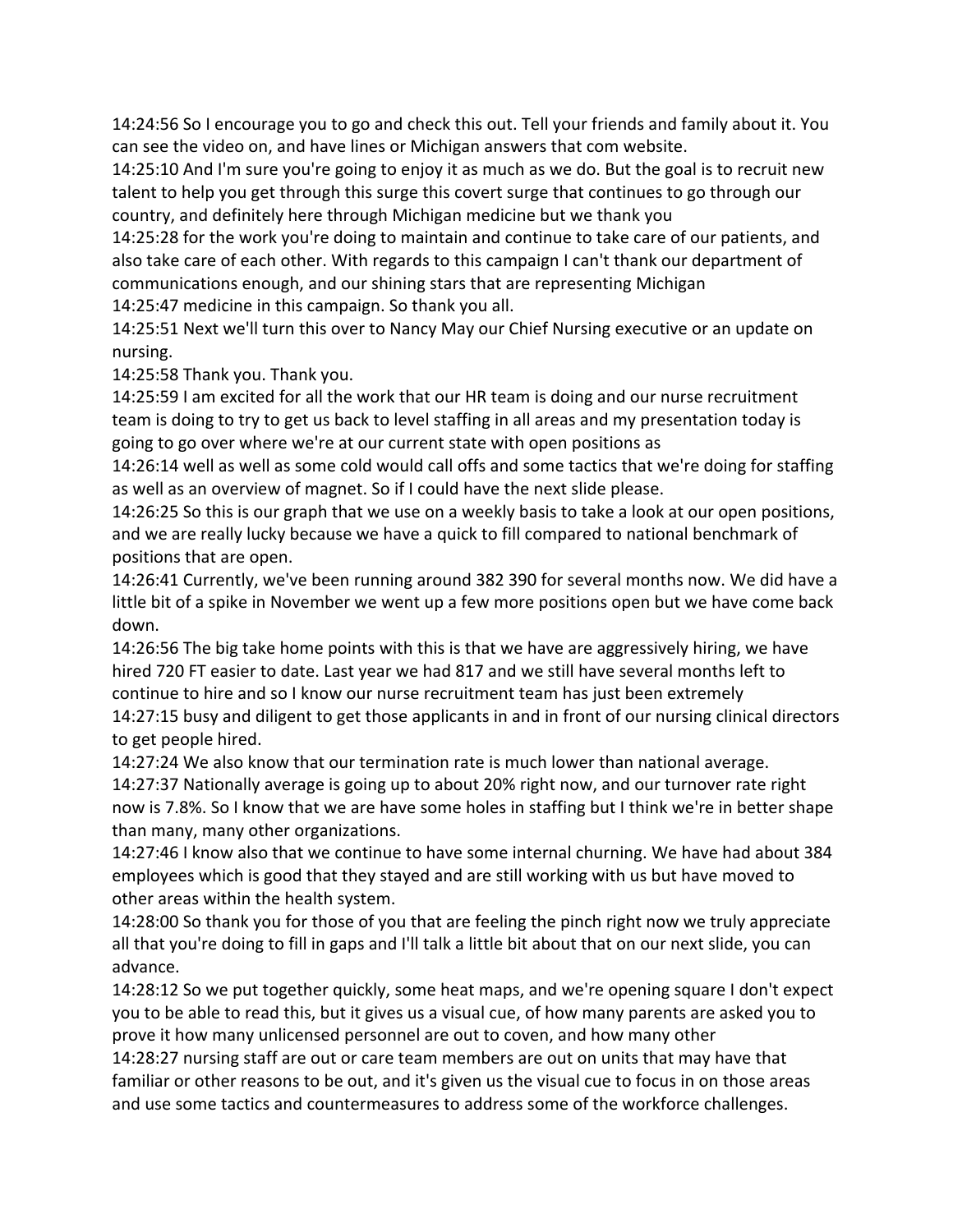14:28:44 I can tell you between UHCVC and cnw, we are seeing things leveling out and more people coming back to work. I'm hopeful that with the return to work going from 10 to seven days, that this will be the trend of that in the next week or two that we continue

14:29:00 to see, we are running between 17% about 17% vacancy right now due to people being out and so we continue to watch that things that we do, we are off data points as far as decision making and it really is about the safety of our patients and our staff,

14:29:20 and how we adjust staffing. I will also tell you that having leader rounding consistently updating our employees has been very impactful with presence and visibility and really everybody pitching and just to help get through the day.

14:29:36 Just as we've talked about micro adjustments with beds, we continue to make those with staffing.

14:29:42 We have a great float team that we utilize on and they make adjustments every day depending upon the needs of the units available staff, what's needed for the specialty needs as well as routine care.

14:29:55 The other thing we've looked at is how we balance orientation and onboarding we continue to look at our experienced staff and shorten the orientation, and take a look at really the skills that they need to be fresh in depth on and move them through orientation. 14:30:09 Maybe a bit quicker than others.

14:30:12 Other times that in the past. In addition, we are very grateful for the approval of incentives not only by our union working closely with them to get our mo use out to have incentives in place for our staff to pick up extra time.

14:30:31 I can't think deeds team and HR as well as our labor relations team for all the work that they've done to help get these mo use completed, as well as the diligent work that our leaders have done to bring up data decision points those units that need those

14:30:48 incentives. That's really helped us tremendously and it comes down to our frontline staff, I will forever be grateful for your dedication to our patients and to our families, as Steve mentioned me a ongoing continuous efforts for recruitment and retention.

14:31:05 I know that it takes a village, and I'm so glad that I'm part of this village because the teamwork that's been exhibited across the organization has really been an amazing thing to watch, and I will forever be grateful for all of your teamwork and collaboration.

14:31:21 The next thing I'd like to talk about is magnetic.

14:31:25 Next slide please. So what is magnet. It's a recognition program, and it was formed by the American Nurses credentialing center, and it recognizes healthcare organizations that continue to demonstrate quality patient care.

14:31:40 And it's more than just quality but it's really about prevention of harm, such as claps the quality falls pressure injuries, things that can harm patients and what we do is we benchmark against other like organizations throughout the country and we share

14:31:57 and disseminate best practice, through our magnet.

14:32:02 It's reflective not only of nursing but the organizational structures that are in place for nursing to be successful. And once again, it leads to better outcomes for patients.

14:32:14 It's about sustaining a culture of professional practice that takes a look at our structure, are things that we offer for our nurses, as well as innovation Rn satisfaction and reduction of turnover of staff, make that organizations overall across the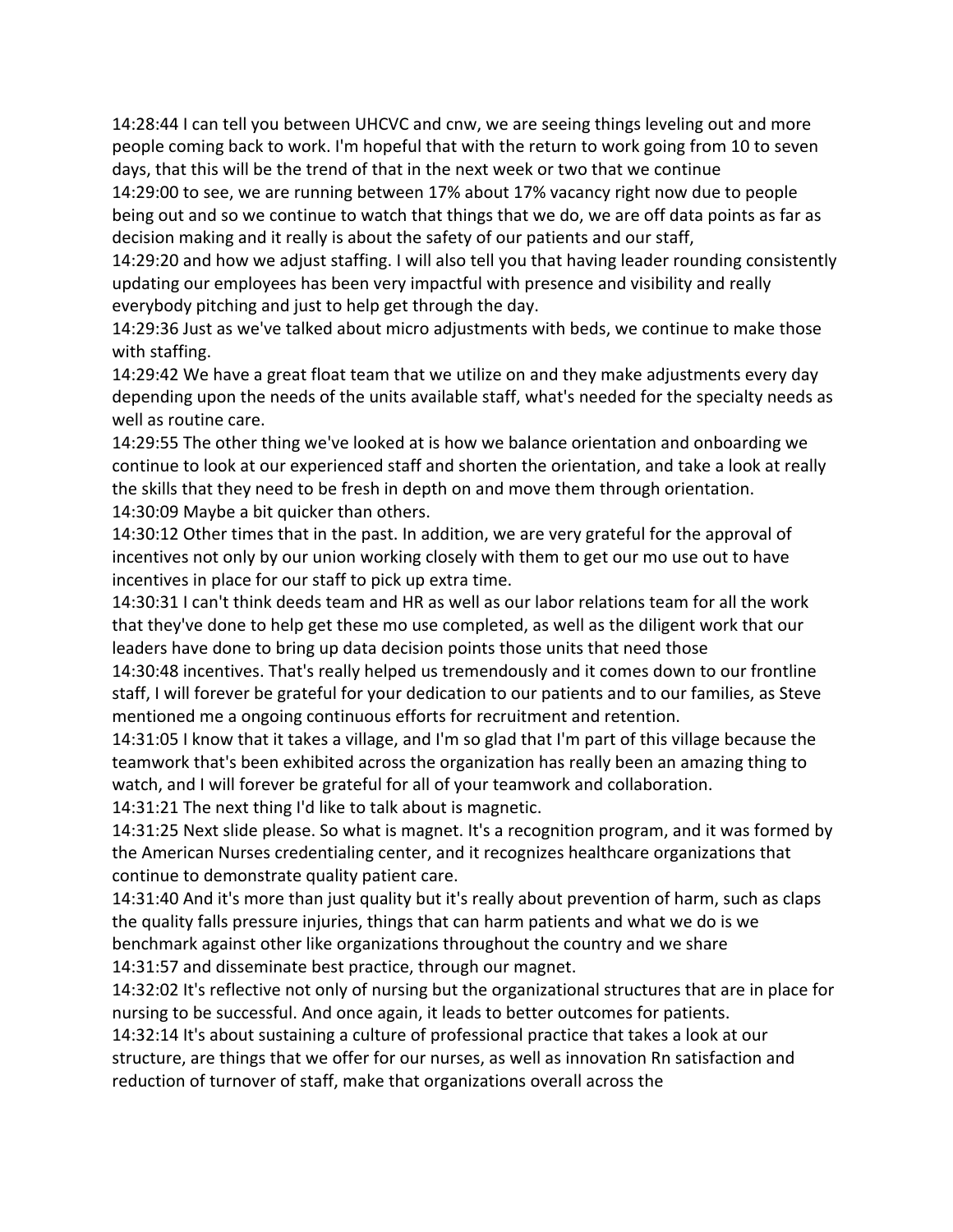14:32:42 have higher retention rates. And it's because we have the infrastructure in place to support professional practice. There are only 8.9 magnet organizations in the country. and we have 12% in the state of Michigan.

14:32:50 If I could have the next slide please.

14:32:52 So why am I telling you about this. I'm telling you about this because we are about ready to embark on a re designation journey that will be starting to a virtual platform. 14:33:06 On January, 25 through the 28th. We have been assigned for magnet appraisers that will come into our house, and they will be working with our staff nurses our leadership teams our physician teams.

14:33:17 And they actually could ask to speak to anybody in the organization. All of these meetings have been set up on zoom platform stupid the pandemic. We want to keep our staff safe, and we also want to keep the priests are safe.

14:33:31 And so it's all done virtually.

14:33:35 What they do is come in and they verify our document, we have what they call sources of evidence of professional practice domains that have stories tied to them about the exemplar care that we deliver in nursing here at Michigan medicine, and what they 14:33:50 come in, do and do is they look at our stories and they validate that they are really true stories they verify and they clarify, they'll ask questions to the staff.

14:34:01 And what's the most enlightening is watching the staff talk about the amazing work that we do here at Michigan and how nursing has such a big contribution to our patients and our families.

14:34:13 Once they validate that it is all scored, and it goes to the Commission on magnet for review. Once it's reviewed and it's validated, there's a call that's given to the organization and lets us know whether or not received magnet or not.

14:34:29 We're anticipating after the site visit that we will receive that call, either in March or April.

14:34:35 And so we are gearing up for this visit, I'm excited about it I really am most excited about our nurses being able to tell about the amazing work that they do every day here at Michigan medicine, in spite of the pandemic we have much to be proud of.

14:34:50 Many of our nurses have done amazing work throughout this pandemic. And this award is for you because of that great work that you do in caring for our patients and our family.

14:35:01 So next we're going to go on to our next q amp a session with Keith Dickey our chief strategy officer. Thank you.

14:35:12 Thank you, Nancy and thank you for all the, the updates.

14:35:16 Yeah, we do have time for. Adjust q amp a that's been coming in.

14:35:23 And we have lots of questions so we will as so often the case we will do our best to answer as many as we can during the time we have together now.

14:35:33 But then we'll be following up with written q amp a as well.

14:35:38 So thank you in advance for everybody submitting questions.

14:35:42 Let me start with D if you wouldn't mind coming back.

14:35:50 I'm on, Keith.

14:35:53 Alright so I'm a number of different questions from sort of jumping around a good bit, and I'll do my best.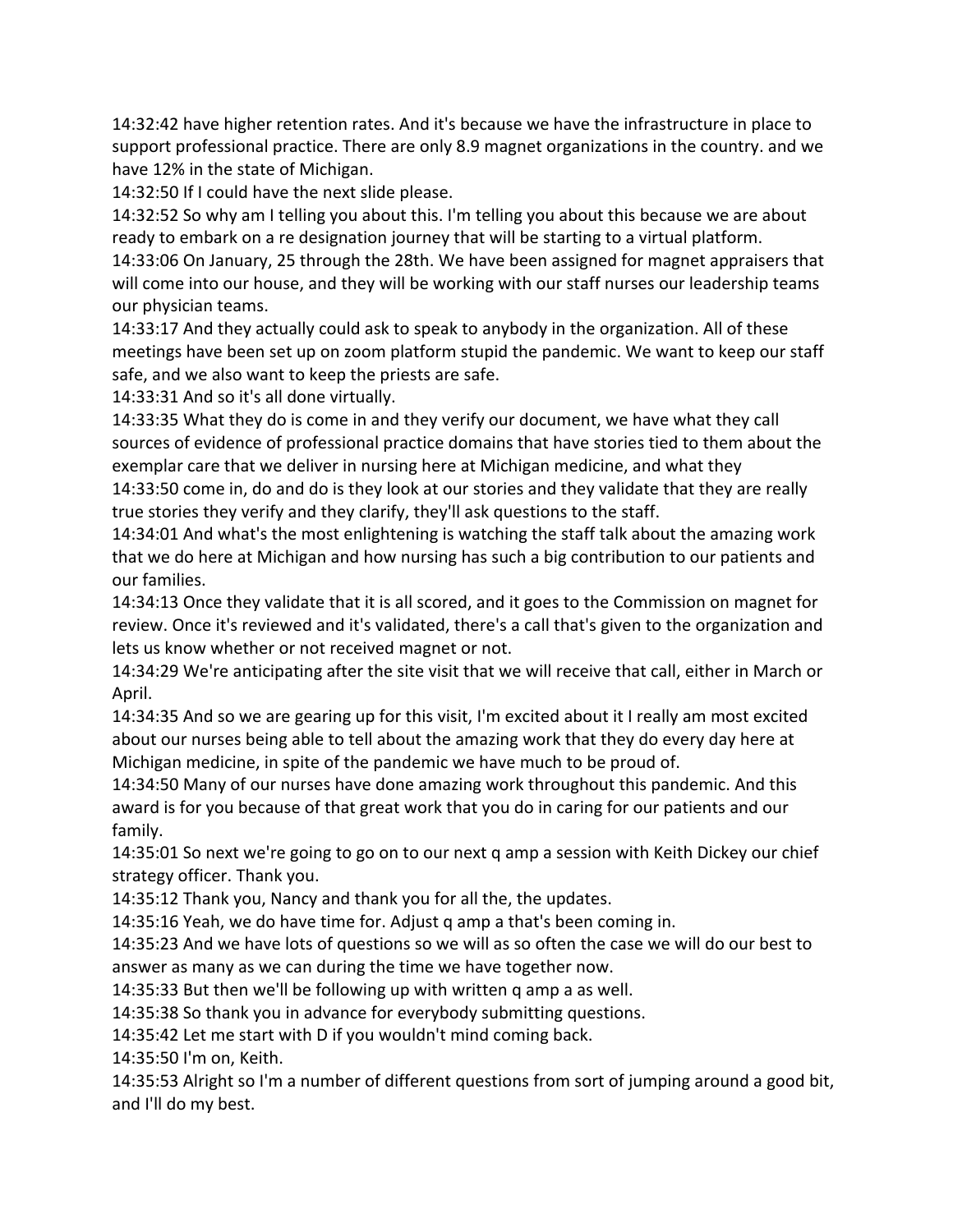14:36:00 First question when an employee test positive, and had a recent patient care exposure, how and when is that information given to work connections for permission to use the coded PHP bank

14:36:15 time are you available the answer part of this question. Always can always call on a friend. Yeah.

14:36:25 Id. Thank you.

14:36:25 When individuals test positive for coded and the information that they get from Occupational Health has a link for work connections, there's a survey that needs to be completed.

14:36:35 And then we're connections will work off of the information that's provided by the employee from that, those survey results.

14:36:42 Thanks, Tom.

14:37:01 I do next question for you. We have seen some progress on promotions recently. Where are we in the process for retaining term limited employees with upcoming end dates that need to be renewed.

14:36:57 We are in the process just HR was just talking about this at our last staff meeting, we are in the process of reviewing that options to extend because we need as many people as we can.

14:37:10 Here, so we are discussing that.

14:37:15 Next question is a clarification so I think you actually said this, but I want to make sure people hear this individual rights. I thought if you had an approved exemption from the Cobra vaccine you didn't need to submit an additional exemption for the

14:37:29 Now, you have to submit, you do okay. Yes. Okay.

14:37:37 booster.

14:37:39 I saw a new exemption request separate from the primary new exception request go right to will ring access, and you will see a pile there that's the booster.

14:37:52 You have to request that I good glad I asked, follow that question on and I'm sorry if I misspoke.

14:37:56 Next question. We've heard several times about market salary reviews for clinical staff, but what about for non clinical positions.

14:38:06 What you repeat that. Yep. So this person is, you know, is noting that we've been making market salary reviews and adjustments for clinical staff positions.

14:38:17 But this person is asking about what what plans if any are there for non clinical positions. Oh, as we do our market review we're looking at all that classifications.

14:38:23 we have had some non clinical market adjustments, and I have to state that this is a multi year strategy that Michigan medicine has decided to take on to make sure that we are paying at a market competitive rate.

14:38:45 So this is going to go on, you may not been in this group but you might be in the next group. So we are looking at the mall.

14:38:51 Super.

14:38:53 Next question. Will LPN be a part of the labor market adjustment. This is a challenging position to recruit for due to the pay scale here in Michigan medicine this person right again we're looking at all of them clinical and non clinical what's behind

14:39:08 market and making necessary decisions. Again, it may not happen.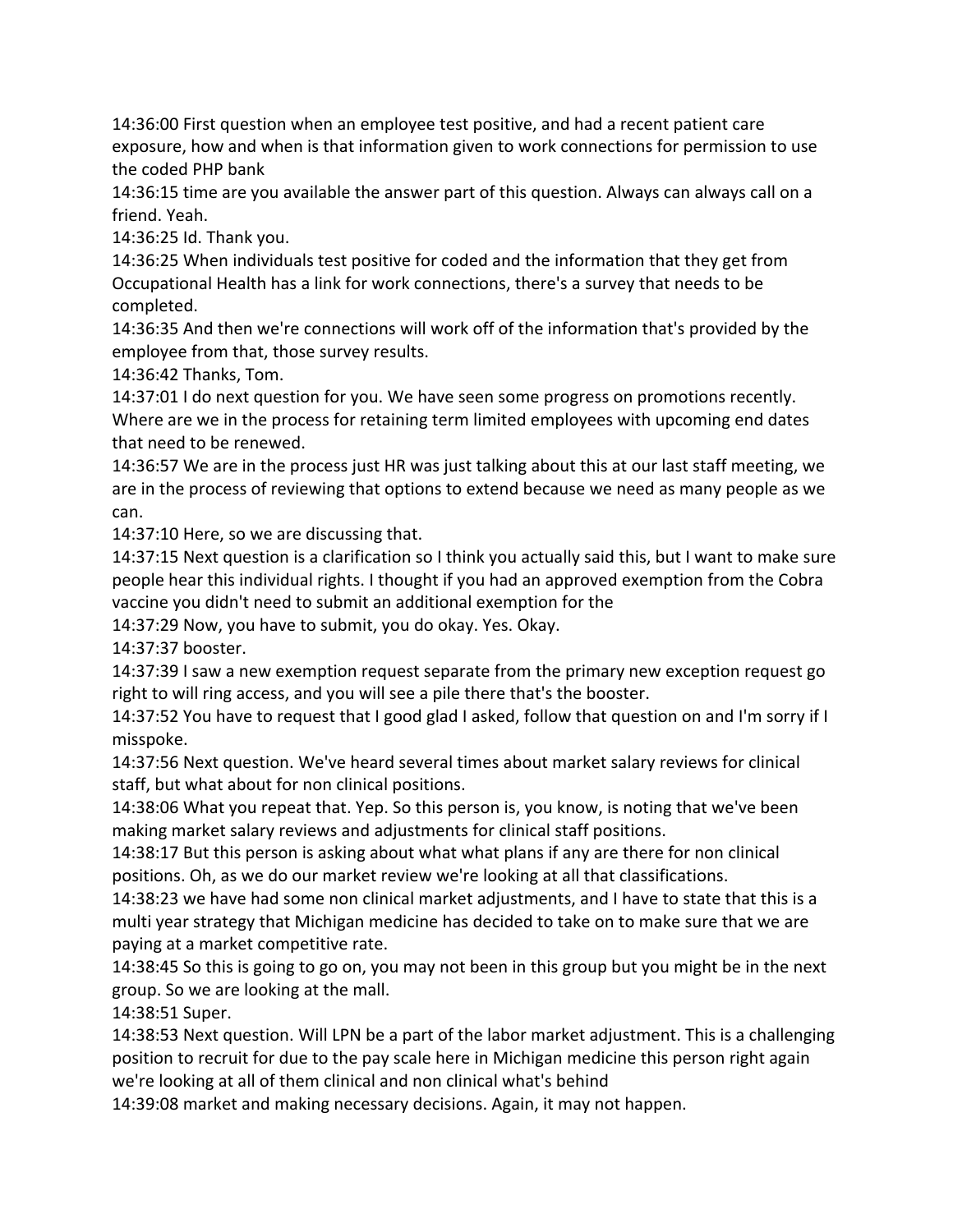14:39:13 This month or next month but there is an ongoing list compensation is constantly looking at what's our next steps and presenting those to our executive teams.

14:39:25 Thank you.

14:39:26 Next question.

14:39:28 If someone has a full time job, but has availability to work on weekends or evenings, is it possible to assist areas needed help.

14:39:38 In your same classification, we are looking at how we work with our leaders to identify those individuals just like herself. So or herself, so you might want to raise your hand and let your manager know that you have some availability and as information

14:39:56 comes through the various leaders, they can make sure that your name is provided to a department that needs some additional support.

14:40:05 Great. And whoever that person is I want to thank that individual for asking the question and being willing to stretch and pull the screen. Thank you.

14:40:15 I'm with with this resurgence of Cohmad will new hires get paid time off for co but I believe our policy still says you have to have been here since June, July, 2020.

14:40:26 Yes, we have a covert bank that was established.

14:40:38 June Sabbath, 2020, and only those employees who were here at that time, or issue the private bank ability are eligible.

14:40:40 So if you have hours in your bank and you were here then you still can. But we have not extended the bank, an offer to the second time.

14:40:50 And, and I take it down there are plans right now to update the coven banks know where there's no discussions are plans to implement another bank or good.

14:41:03 Alright, well thank you d let me switch gears over to Dr Stoneman now for a handful, more than a handful of questions so if we can squeeze them in there I'm here.

14:41:15 Yeah, I'm here. Thank you Dr snowmen.

14:41:31 Let's see here.

14:41:22 And, by all means pulling others if I'm, I've missed directed this these questions to you. First one, Have you considered letting employees do for a booster vaccine by fit for wait until Pfizer releases booster with oma chronic Berrian coverage.

14:41:39 We have not discussed that it's not totally clear when or if that will happen and we feel that it's more important just to get all of our workforce members boosted as quickly as possible.

14:41:56 I just wanted to provide a clarification about the exemptions for the booster. So if you already have an approved exemption for the covert 19 vaccine, you do not need to reapply for an exemption for the booster.

14:42:12 It's only if you have a new reason for an exemption. For example, if you have a medical reason why you cannot receive a booster say you had a reaction to your previous vaccine series.

14:42:26 That would be the only reason to apply for an exemption at this time so this is only for new exemption requests. Okay, that's, that's helpful, that's that's part of my confusion earlier and I think we'll need to underscore that in the written communication

14:42:39 as well, since I probably created some confusion to start with.

14:42:42 Thank you. Um, there are a number of questions around, around.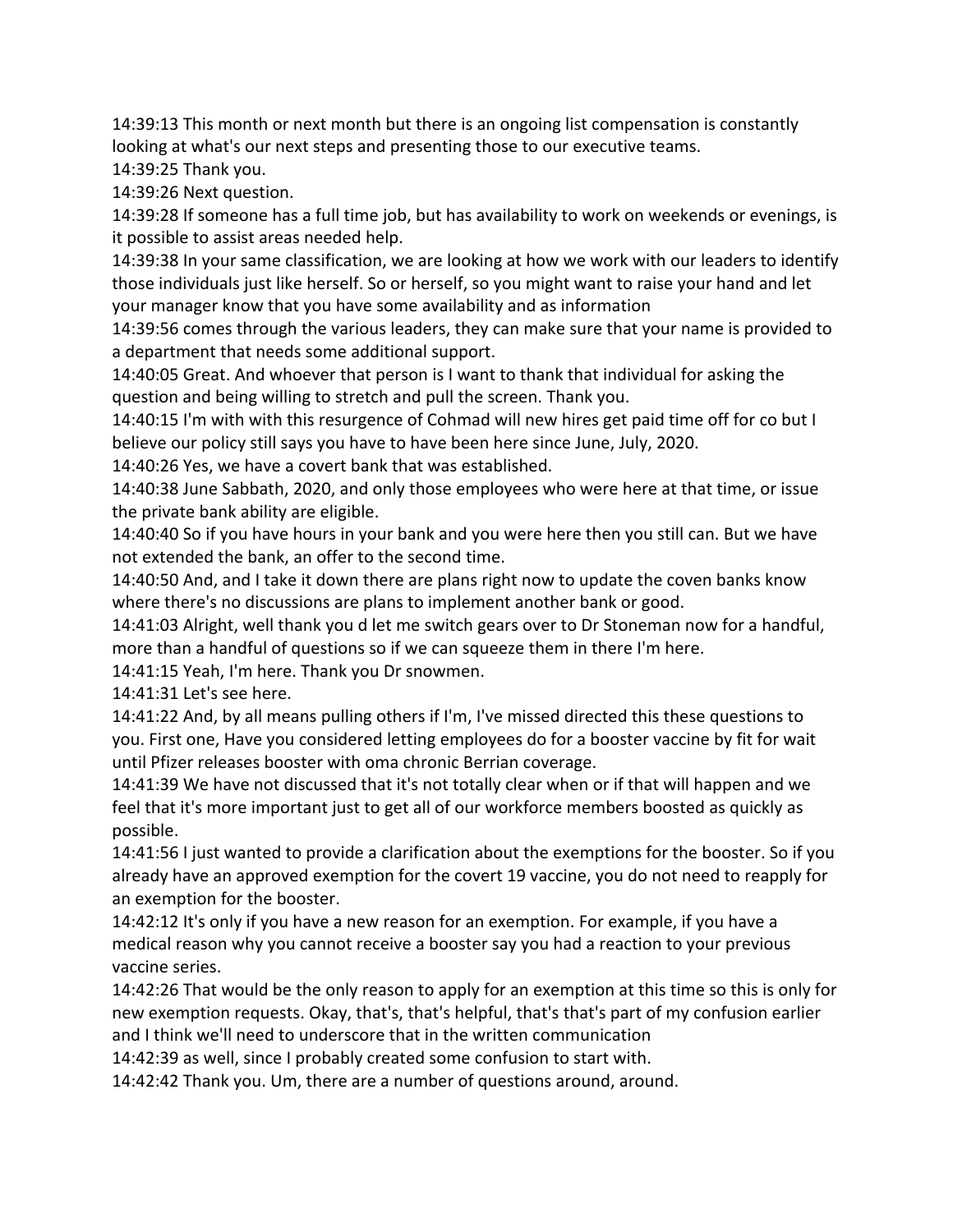14:42:47 Second, booster has there been any information or about subsequent boosters, a number of people now are, you know, coming up on four or five months since there, since they received their first booster.

14:42:59 Yeah, there's no additional information at this time about the need for additional boosters so we'll obviously follow that guidance closely from the FDA and CDC and we will provide those recommendations to our workforce, when appropriate. 14:43:18 Thanks.

14:43:18 Next question. Can you address what percent of Michigan medicine employees are vaccinated, have an approved exemption, and are or are unvaccinated this person writes, it's hard to tell from the coven dashboard.

14:43:32 You know what those percentages are, and then listen digital has very large numbers, which suggests, they're looking at actually the university dashboard, not just Oh sure.

14:43:43 Yeah, I have, I'm going to defer to Tom, or D to help answer that question I don't know if we have those numbers offhand but we could always provide them at a later time if needed. 14:43:55 I see Tom hopped on Tom do any perspective on that.

14:43:58 Yeah, thanks Keith there's over 34,000 employees in the cupboard vaccination Policy Program. And there's over 96% of those employees are compliant with the policy in various forms and the remaining 4% are typically leave of absence is dry appointments

14:44:17 or things of that nature so we're virtually where we need to be at 100% compliance with that. And then we avoid breaking it down too much with the exemptions and whatnot for various reasons, but we can probably answer some of those on the FAQs and some 14:44:30 different things that come out at the town hall.

14:44:34 Good, thank you and I think it would be valuable to put out as much information as we can on that.

14:44:39 Emily. And this may not pertain to employees per se, I can't tell will boosters be available through Michigan medicine for kids 12 to 15 clinics, such as NCR see those appointments are not currently available to schedule and the patient portal.

14:44:56 Yeah, I don't know that I can speak to that since I'm not often that okay yeah vaccination program. Yeah.

14:45:05 Keep I can go Thank you The rain, sorry washer.

14:45:09 Those, um, for ages, 12, to 15, the new category of boosted patients.

14:45:16 It is my understanding that that is built into the my chart logic, and if not already available as the individual and say the question so they're not available, if not all are already available, they will be available very soon.

14:45:32 And maybe Lorraine you can stay on this another one I don't think is actually specific to two employees.

14:45:41 But for both of you. If you aren't feeling well and call your PCP and they say they are only seeing well visit patients, and that you should go to the end.

14:45:49 Where can you go to keep the DEA open for emergencies if you can't see your PCP. 14:45:55 In other words, this person is saying, you know, he or she is symptomatic they're being directed to the end but they recognize our ideas swamped and they don't want to exacerbate the problem are there other options.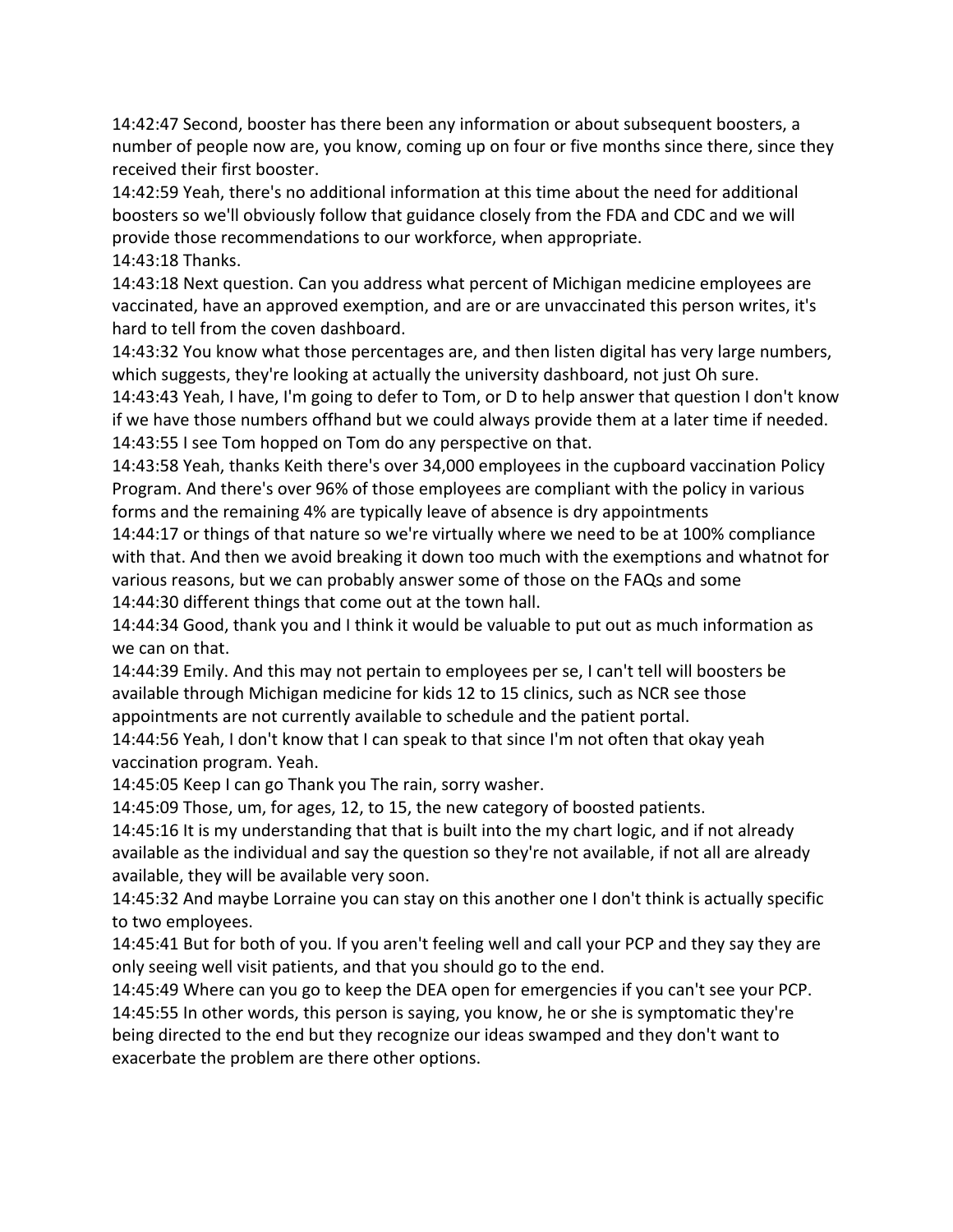14:46:05 So, I can, I don't know if there's anyone from ambulatory care here. No, there isn't. But maybe it sounds like David can help. I can help thanks so I think it's an important question which is what are the what are the options available for patients, developing

14:46:20 symptoms and how are we thinking about

14:46:24 creating alternatives to presenting the emergency department. So, first, from from, first and foremost, there's been significantly expanded capacity in ambulatory care for urgent in person visits but also for video visits so video assessments as I mentioned

14:46:39 earlier in my comments Keith, have been increased specifically for this reason there's potential for, He visits as well. And.

14:46:49 And so really expanded access predominantly in the virtual care setting in through an increased number of acute care visits and both of those are under underway and under development, as we speak.

14:47:01 In addition, what we are working to do particularly within, within the health system is increase access to testing. So we know that many of our employees if they're having symptoms are seeking testing to help understand decision making both returning

14:47:15 to work and quarantining and, and how to manage things both at home and at work. And so, as Dr stone and mentioned earlier and with leadership from Dr Stoneman and Tom man and da dee and many others around the organization we've increased the ability

14:47:29 of of away chest to, to respond to the different methods by which we communicate whether email survey or phone, and then also the availability of testing which were we are in the process of expanding ours expanding the, the number of sites to make those

14:47:43 more easily available we are also working to acquire antigen tests that we envisioned being used in several different scenarios to facilitate this so expanded access for symptom assessment in different settings including through our, our nurse answer

14:47:59 line including through video visits with both physicians and advanced practice providers and expanded Acute Care Access to help patients stay out of the emergency department.

14:48:10 Fantastic. And thank you for popping in actually while I've got you David before, let me just ask you one other one. That's Ambulatory Care Access related.

14:48:18 This person rights, both providers and patients have expressed concerns with the lack of access over the phone. What are some practical improvements that are being made to call center operations to improve access for patients, rather than telling them 14:48:31 to go to the Ed.

14:48:43 Thanks, Andy.

14:48:43 I think it's an important question and so I think when when patients call there. They're often seeking to schedule an appointment or to have their symptoms assessed and I'll actually ask, Nancy to join in a moment to talk a little bit about our, our any

14:48:50 answer line and symptom assessment, but for the contact center, there is significant work underway to enhance access through the context and that includes hiring of Call of team members for our call center that has been an area of emphasis and reflected

14:49:04 in some of the information that D shared, we are working on working with an implementation partner to continue to support our call center agents in a number of ways, and then partnering with our clinical departments to create some standardized approaches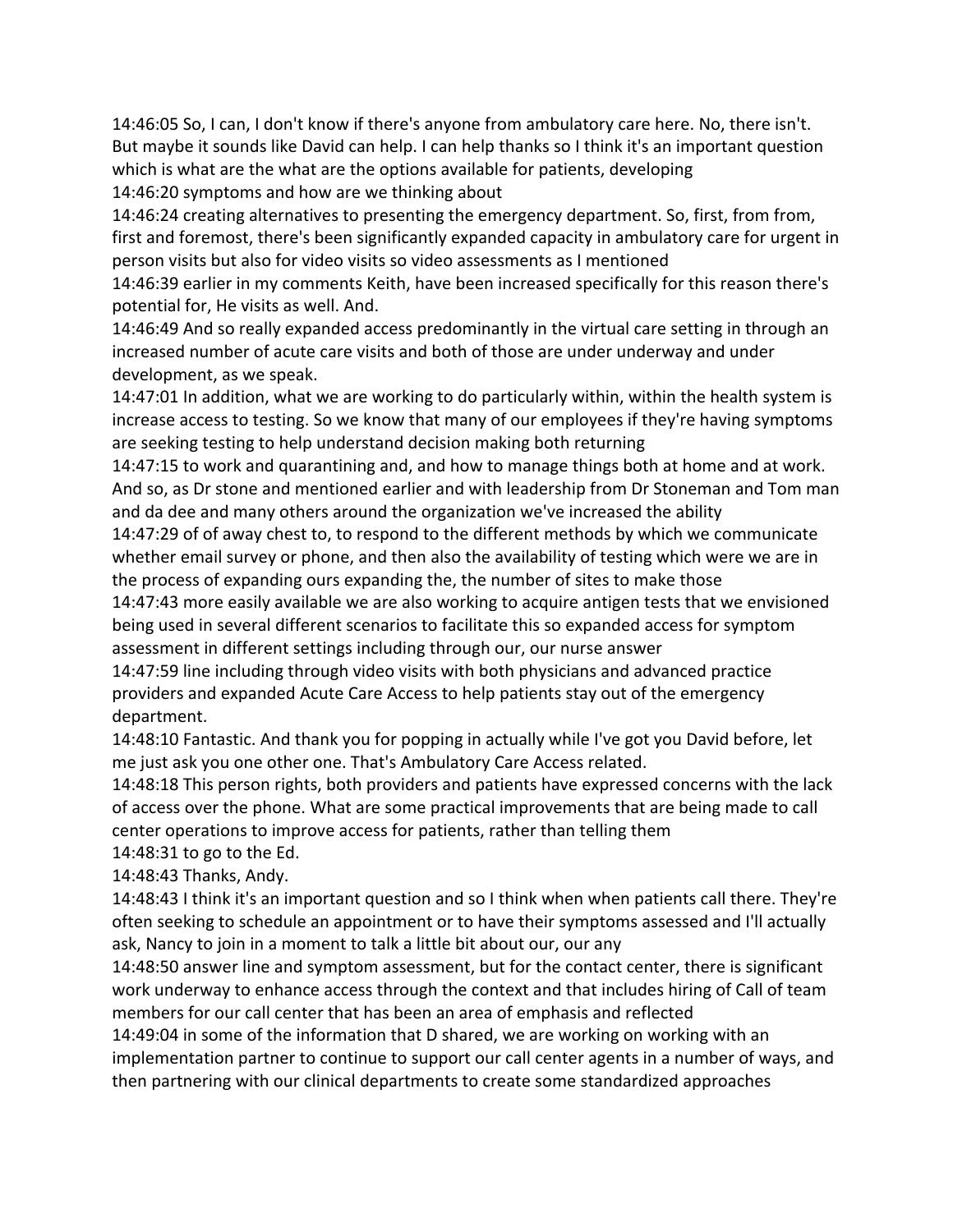14:49:21 to scheduling to decision trees for scheduling and all of these are intended to ultimately improve the ease with which patients can call and schedule an appointment and there's one other technology component in addition to the work we're doing with our 14:49:35 teams, and that's a transition from our current phone system to a different phone system that will occur over the next three months and we believe that enhanced technology will offer some additional benefits and options for patients, rather than waiting 14:49:49 on the line for an answer. We may we look forward to scenarios where we're able to offer callbacks as soon as an agent is available. So there are a number of significant activities

under way. 14:49:59 Thank you. Really appreciate it and see if there are any answer line that would be

great. 14:50:13 experience in this area, and we're listening to feedback from our patients and our team members and all the clinics to continue to to advance this work.

14:50:18 Yeah, it's really exciting because the nurse triage answer line for primary care was launched on December 1 and they've hired about 17 nurses to add into that staff to be able to handle calls, they've developed a means and ways in which symptom calls

14:50:37 directly to nursing. Once identified that their symptom, and those nurses are handling anywhere from 1000 to 1500 calls a day. And that in itself is been instrumental in ensuring that we provide care that gets escalated to a provider if need be.

14:50:57 So that we avoid those Ed admissions or er admissions and so there's an amazing amount of work that's been happening in the ambulatory care to help streamline many of these bottlenecks that we've had for a good while.

14:51:09 And through some of these practice optimizations we will be in a better place when salaries are up on some similar programs and platforms.

14:51:19 Thank you both. Appreciate it.

14:51:22 Let me flip back then to dr Washington dr stone and again if I may, with some more of the.

14:51:29 See here.

14:51:36 I'm just doing this. I think this is not a correct perspective. Let me ask you for clarification, this person writes, why is testing, only for coven 19 only available for employees who are on site and not those who work remotely.

14:52:00 So we do have a, you know, the goal of our occupational health program is really to manage work related injury and illness.

14:52:09 And with regard to covered 19 testing, really what we want to do is to preserve our onsite workforce. So we want to test those people who are needing to physically come in to, to our buildings, to make sure you know that it's it's safe for them to come 14:52:28 in and we have.

14:52:31 There are a lot of complexities to this answer but we have really developed a protocol focusing primarily on our staff who are working on site primarily.

14:52:42 Okay.

14:52:45 Thank you

14:52:49 for staff who were coven positive, and received the antibody infusion. How long should they wait to receive the booster vaccination.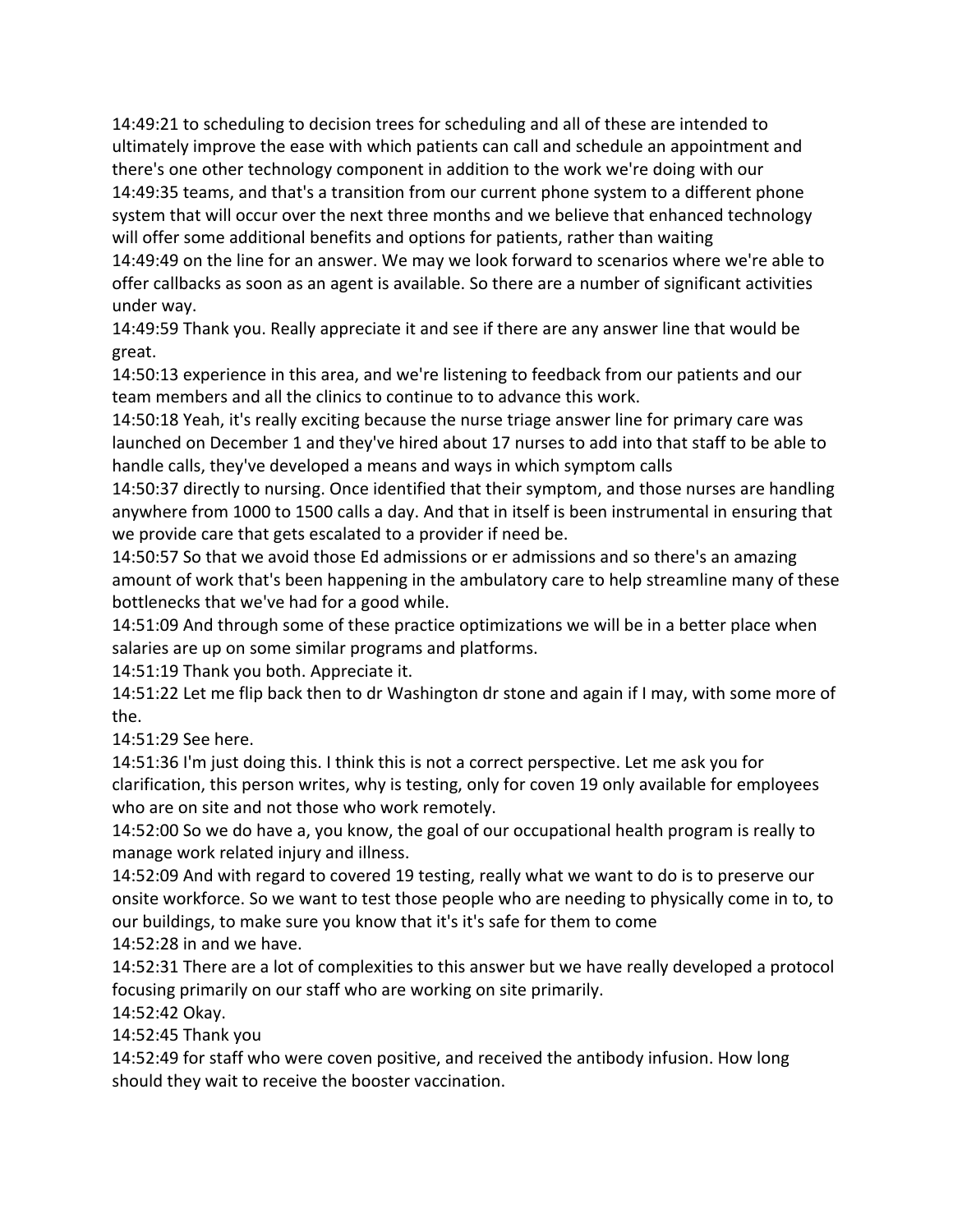14:52:58 So, typically the recommendation is to wait 90 days before receiving a covert 19 vaccine. After getting the monoclonal antibody treatment.

14:53:09 So those individuals can apply for a medical exemption for receiving the booster, and we would basically grant a temporary exemption.

14:53:19 That would expire after that 90 day mark.

14:53:25 Another person writes them are still no and 95 and 95 masks at front entrances. When will these be provided for patients and staff.

14:53:35 Oh, I can answer that. Thank you. So this question is related to personal protective equipment and universal masking policy.

14:53:43 The Universal masking policy requires medical mass and mass at all times when you're in the building, unless you are in a private office with the door closed, or if you're taking a short time to eat or drink.

14:54:00 As long as you are six feet or more away from other individuals.

14:54:05 There is no plan to provide and 95 masks at the entrances. We've been providing surgical masks or medical masks at the entrances to everyone who enters patients, family, and visitors, as well as, as well as healthcare workers.

14:54:26 Those healthcare workers who are required and 95 mask for their work.

14:54:31 Patient facing can get those in their units or their place of work but not at the entrance.

14:54:40 Thank you.

14:54:42 Scanning here for you see for for you, Lorraine let me just see if there's any thing else here that I can grab for you at the moment.

14:55:03 All right, no i think i think that's.

14:55:07 Yeah, I think that's it slipped Me, me ask David, come back for

14:55:16 just two more questions and then we'll go back to dancing. Yet, just two more questions for you, David.

14:55:22 One, I just lost it.

14:55:30 Oh, person rights.

14:55:36 I'm sorry I was trying to find it again.

14:55:41 Now I've lost it earlier and the person was asking

14:55:45 if there's a, if you could speak to the recent power outage, and this person was disappointed in the lack of communication around that following.

14:55:56 Thank you. Keith that was a significant event and made for a very difficult day, in many ways, and there was extraordinary work to facilitate a, a recovery but the the events surrounding that that loss of power, related to.

14:56:18 And I'm hesitant to go into the technical details because it will be a little bit out of my comfort area but there's a there's a common circuit box and a switch complex, the data center has a has a uninterrupted power supply, but this circuit breaker

14:56:47 beyond that and and that was the root cause, but what I will say is that the recovery in the work done to recover was remarkable by our teams and that a root cause analysis is underway to clarify and help us understand and prevent moving forward and we

14:56:49 have received feedback about communicating additional details and having active conversations about how best to do that so that that feedback is is appreciated.